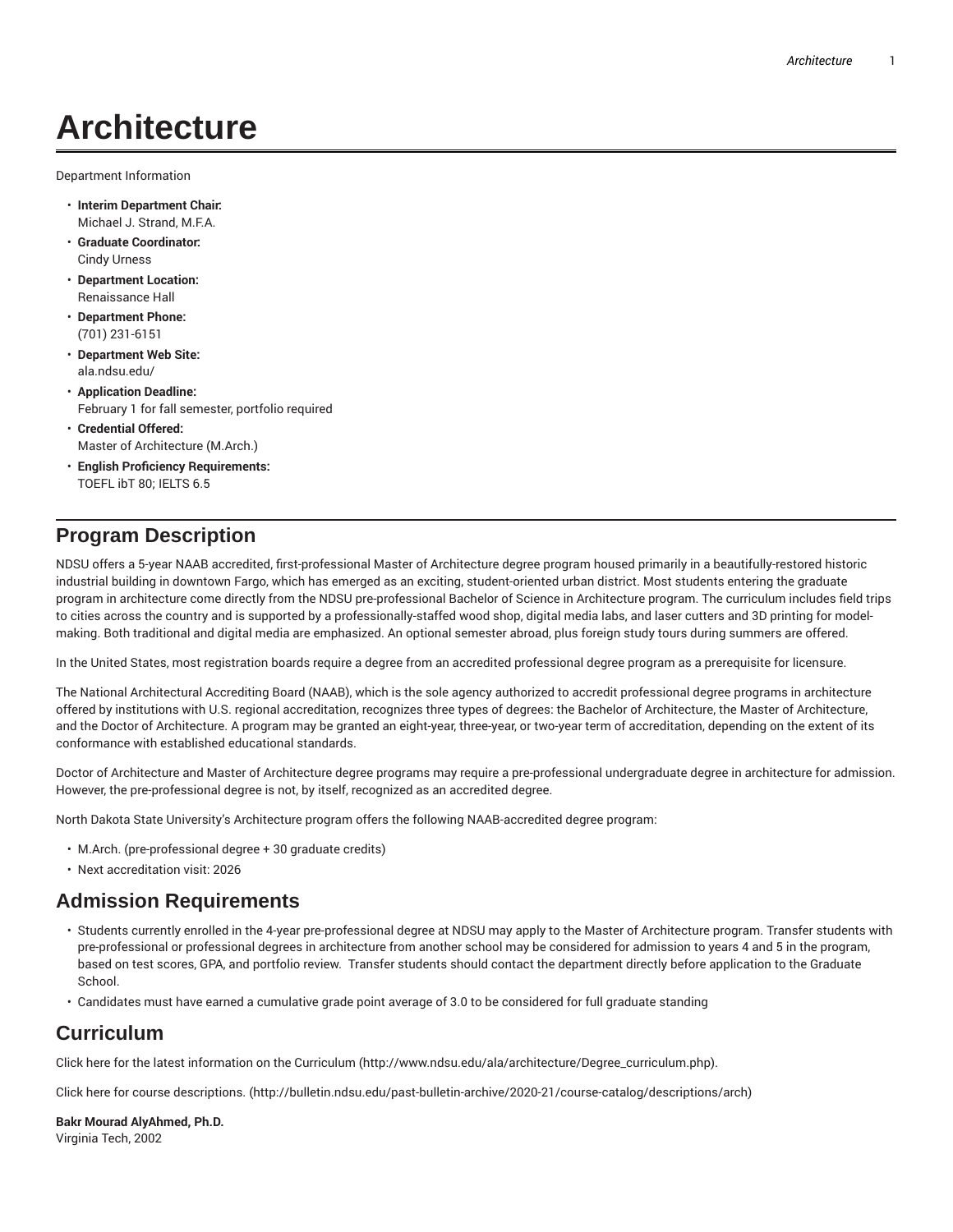## 2 *Architecture*

Creative/Research Interests: Beach Resort Design, Sustainable Design Modeling, Eco-Tourism Development, Building Capacity Measures, Advanced Environmental Planning

# **Mark Barnhouse, M.Arch.**

Pratt Institute, 1988

Creative/Research Interests: Water Resources and the Built Environment, and the Graphic Interpretation of Parametric Data about the Built Environment

# **David Bertolini, Ph.D., Chair**

Temple University, 2007 Creative/Research Interests: Architecture and Film Theory, Ideology and Aesthetics

**Darryl Booker, M.Arch.**

University of Colorado, 1980

Creative/Research Interests: Design Education, Design Process, Quantum Thinking, Ecology and Architecture

# **Michael Christenson, M.Arch., AIA**

University of Minnesota, 1997 Creative/Research Interests: Architectural Epistemology, Commonalities between Architectural Analysis and Design; Iterative Processes; Parametric Modeling.

# **David A. Crutchfield, M.Arch., AIA**

University of Texas at Austin, 2004 Creative/Research Interests: Theoretical inquiry into architecture as the interrelation of Nature, Culture, and Aesthetics; Innovation, Analysis, and Critical Evaluation of Eco-social Design; Sustainable Design in professional practice

# **Don C. Faulkner, M.Arch.**

University of Utah, 1975 Creative/Research Interests: Urban Design, Building Community and Public Engagement

# **Dominic L. Fischer, MLA, PLA**

City College of New York, 2011 Creative/Research Interests: Landscape Architecture History, Environmental Planning, Urban Design, Small Urban Spaces, Historic Preservation

#### **Heather L. Fischer, MDS-HP**

Boston Architectural College, 2014 Creative/Research Interests: Architectural Drawing; Environmental Design/Planning; Historic Preservation; Public Policies; Rural/Cultural Landscapes, and Planning

#### **Paul H. Gleye, Ph.D.**

University of California Los Angeles, 1983 Creative/Research Interests: Place-making, Historic Preservation, City Centers

#### **Charlott Greub, M.Arch.**

Kunstakademie Düsseldorf, 1992 Creative/Research Interests: Art, Urban Planning, and Design

# **Matthew Kirkwood, BLA, MDesS, PLA and AZA**

Harvard University, 1993 Creative/Research Interests: Landscape Architecture, Environmental Planning, Landscape Ecology, Construction Management and Professional Practice

#### **Ganapathy Mahalingam, Ph.D.**

#### University of Florida, 1995

Creative/Research Interests: Computer-Aided Architectural Design, Architectural Acoustics, Computational Modeling of Design, Interdisciplinary Research, Architectural Philosophy and the Architectural Genome Project

#### **Kathleen Pepple, MFA, MCRP**

University of North Dakota, 1981; North Dakota State University, 1991 Creative/Research Interests: Interstices-Landscape to Architecture, wetland to forest, actual to created image/photography and painting

#### **Ronald H.L.M. Ramsay, M.Arch.**

University of Texas at Austin, 1992 Creative/Research Interests: Architectural History, Historic Preservation, the Progressive Era, Planning History, Professionalization, Faith and Form